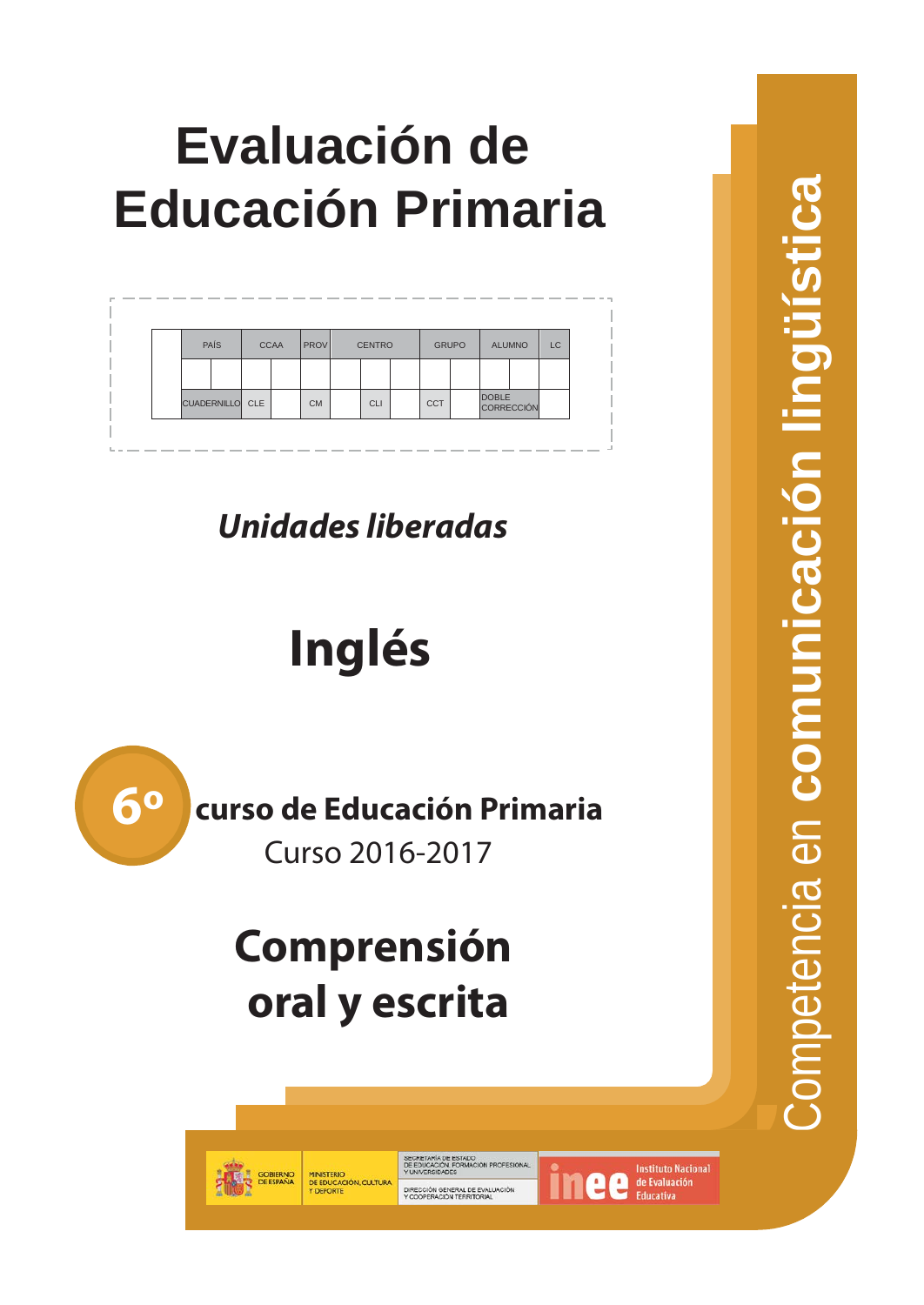**INSTRUCCIONES**

En esta actividad vas a escuchar  $\leq$  )) y a leer  $\lfloor 2 \rfloor$  una serie de textos y tendrás que responder a unas preguntas. Presta mucha atención.

Algunas preguntas tendrán cuatro posibles respuestas, pero solo una es correcta. Rodea la letra que se encuentre junto a ella. Mira este ejemplo:

#### **Example 1**

**How many months are there in a year?** A. 2 months. B. 17 months.  $C<sub>2</sub>$ )12 months. D. 11 months.

Si decides cambiar la respuesta a una pregunta, tacha con una **X** tu primera elección y rodea la respuesta correcta. Mira este ejemplo, donde primero se eligió la respuesta A y luego la C.

| <b>Example 1</b>                     |  |
|--------------------------------------|--|
|                                      |  |
| How many months are there in a year? |  |
| $\mathbf{X}$ )2 months.              |  |
| B. 17 months.                        |  |
| $($ C.) 12 months.                   |  |
| D. 11 months.                        |  |

En otras preguntas te pedirán que indiques si las afirmaciones son verdaderas o falsas. Mira este ejemplo:

| Which of these statements are true and which are false? |             |              |
|---------------------------------------------------------|-------------|--------------|
|                                                         | <b>True</b> | <b>False</b> |
| The Spanish flag is blue                                |             | x            |
| The Spanish flag is yellow                              |             |              |
| The Spanish flag is red                                 |             |              |
| The Spanish flag is green                               |             |              |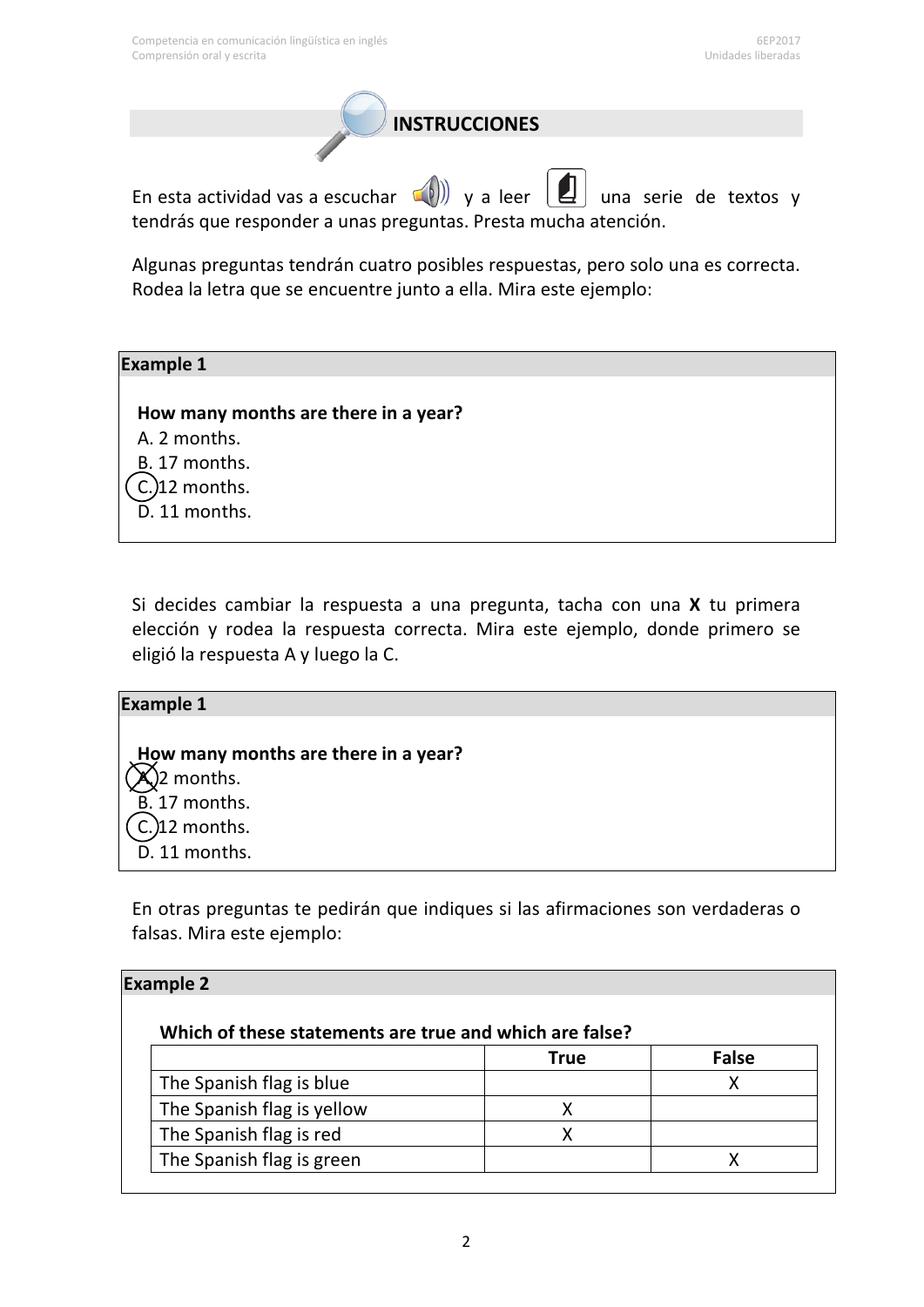Si decides cambiar una respuesta, tacha la X en la respuesta que no quieres marcar y escribe X en la otra casilla.

Mira este ejemplo en el que en la primera afirmación se había seleccionado la opción "Verdadero" y se ha cambiado por "Falso":

| <b>Example 2</b>                                        |             |       |
|---------------------------------------------------------|-------------|-------|
| Which of these statements are true and which are false? |             |       |
|                                                         | <b>True</b> | False |
| The Spanish flag is blue                                |             |       |
| The Spanish flag is yellow                              |             |       |
| The Spanish flag is red                                 |             |       |
| The Spanish flag is green                               |             |       |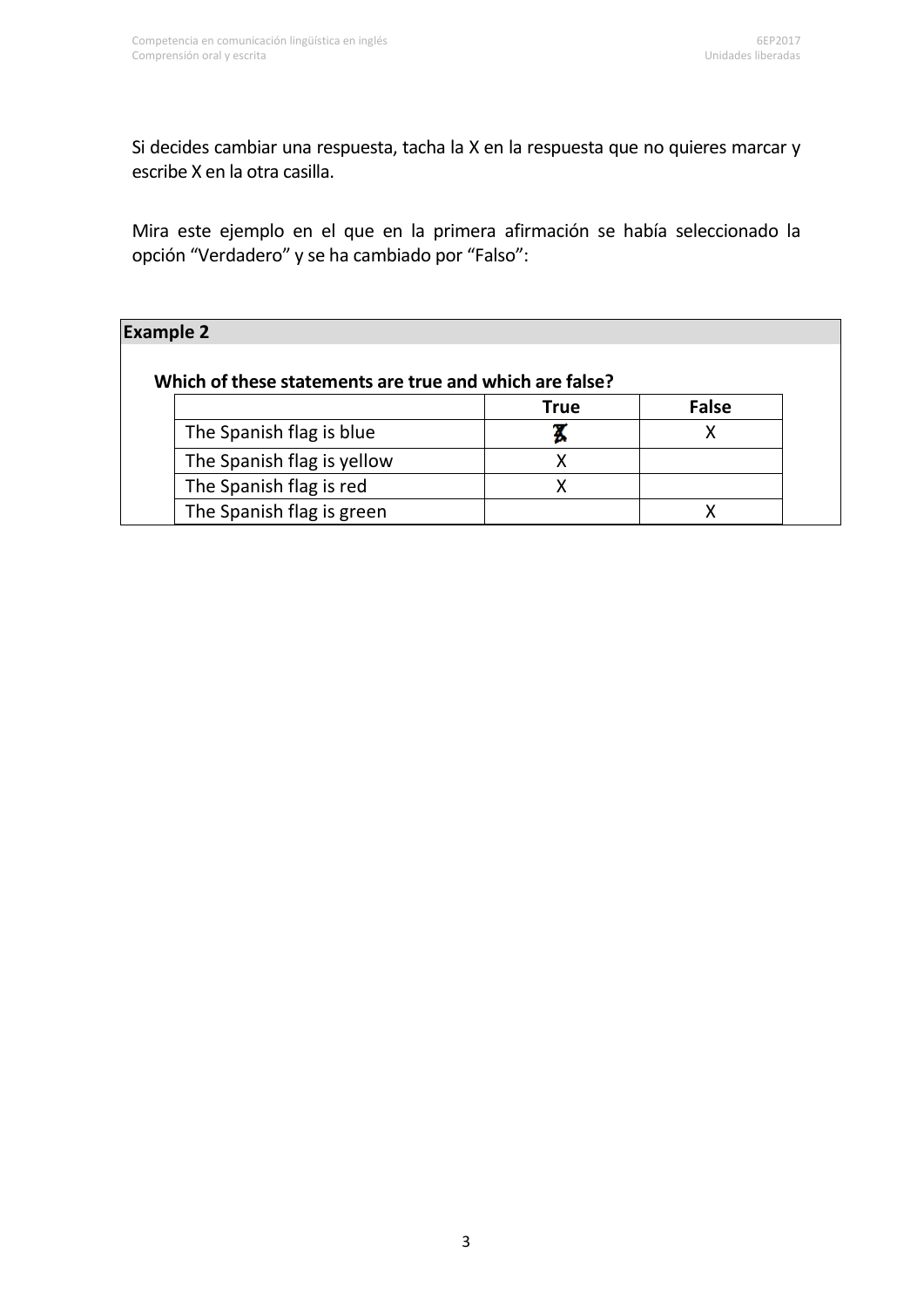## **AUDIO: LET'S GO TO THE CINEMA**



6EP2017

*This is a listening test. You are going to listen to a recorded phone message. Tom is calling a cinema to get information about the films they are showing, schedule and prices.* 

*You will hear the recording twice. The first time, try to get the general idea. The second time, try to remember the details. For each question, answer A, B, C or D, or fill in the blanks. Listen carefully.* 



**6CI101**

1

- A. 1 B. 2
- C. 3
- D. 0

 $\overline{\phantom{0}}$ 

**6CI102**

#### **Which of these statements are true and which are false? Mark with an X**

|                               | <b>True</b> | False |
|-------------------------------|-------------|-------|
| Today is Tuesday              |             |       |
| Today is Thursday             |             |       |
| Today is the 30 <sup>th</sup> |             |       |
| Today is the 10 <sup>th</sup> |             |       |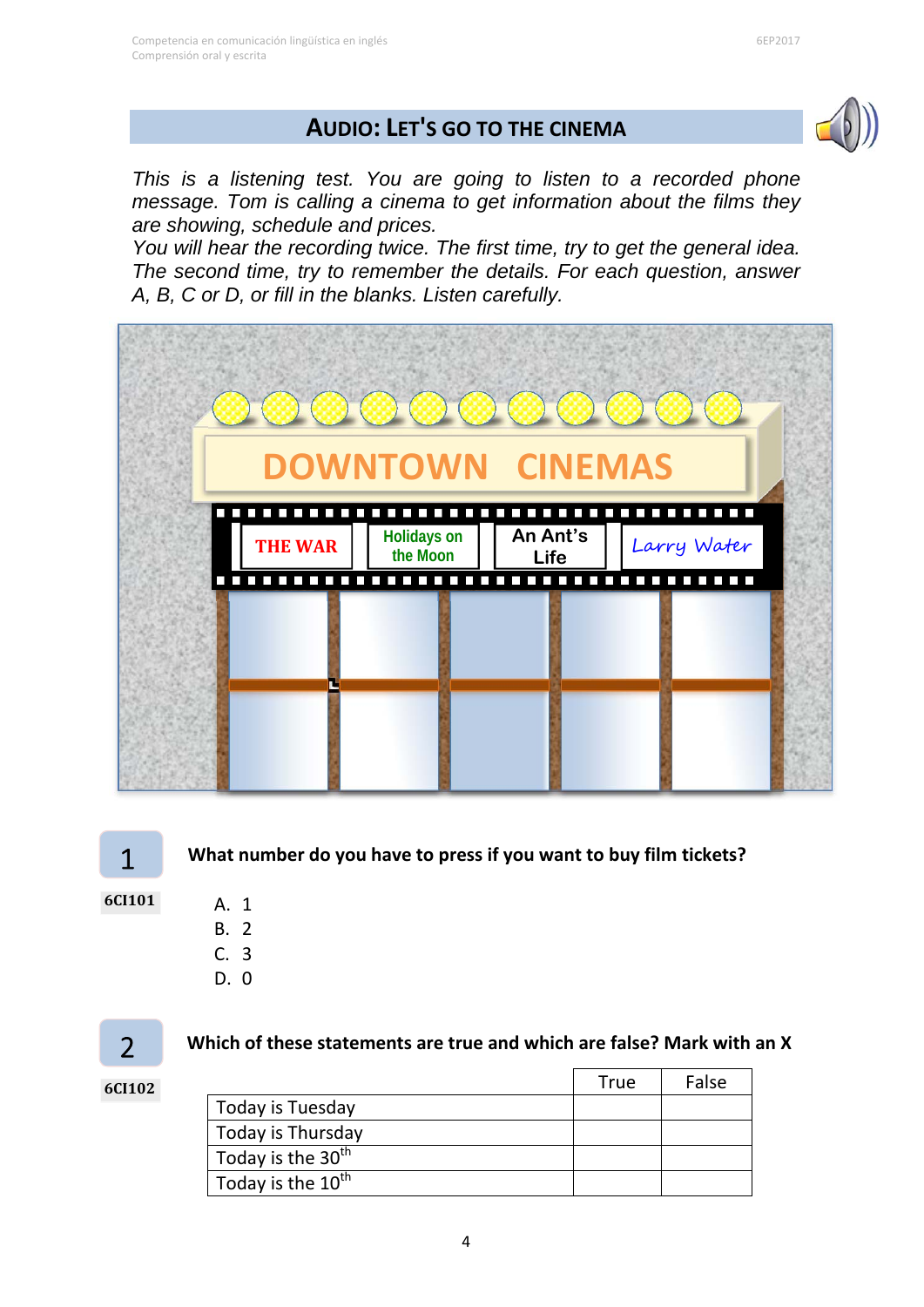| 3             | An Ant's Life is a film recommended for _____                                                                  |
|---------------|----------------------------------------------------------------------------------------------------------------|
| 6CI103        | A. children older than 14 years old.<br>B. children older than 4 years old.                                    |
|               | C. children younger than 14 years old.                                                                         |
|               | D. children younger than 4 years old.                                                                          |
| 4             | Which film is recommended for the entire family?                                                               |
| 6CI104        | A. Larry Water.                                                                                                |
|               | B. An Ant's Life.                                                                                              |
|               | C. The War.                                                                                                    |
|               | D. Holidays on the Moon.                                                                                       |
|               |                                                                                                                |
| 5             | What time does Larry Water start?                                                                              |
| <b>6CI105</b> | A. At 9:15 in the evening.                                                                                     |
|               | B. At 9:45 in the evening.<br>C. At 8:15 in the evening.                                                       |
|               | D. At 8:45 in the evening.                                                                                     |
|               |                                                                                                                |
| 6             | In the film The War, a soldier shoots another soldier in the<br>and the back.                                  |
| 6CI106        |                                                                                                                |
|               | B. head<br>C. eyes<br>D. ankle<br>A. arm                                                                       |
|               |                                                                                                                |
|               |                                                                                                                |
|               | The film <i>Holidays on the Moon</i> is not recommended for                                                    |
| 6CI107        | A. the entire family. B. boys. C. adults.<br>D. girls.                                                         |
|               |                                                                                                                |
|               |                                                                                                                |
| 8             | How much does a ticket cost for a child?                                                                       |
| 6CI108        | C. 40.40 €<br>A. $4.40 \text{€}$<br>B. 14€<br>D. 4.14 €                                                        |
|               |                                                                                                                |
|               |                                                                                                                |
| 9             | The recorded message has three parts. Choose the right order:                                                  |
|               | Prices, instructions, information about the films.<br>А.                                                       |
|               | C.                                                                                                             |
| 6CI109        | Instructions, information about the films, prices.<br>В.<br>Information about the films, instructions, prices. |

D. Information about the films, prices, instructions.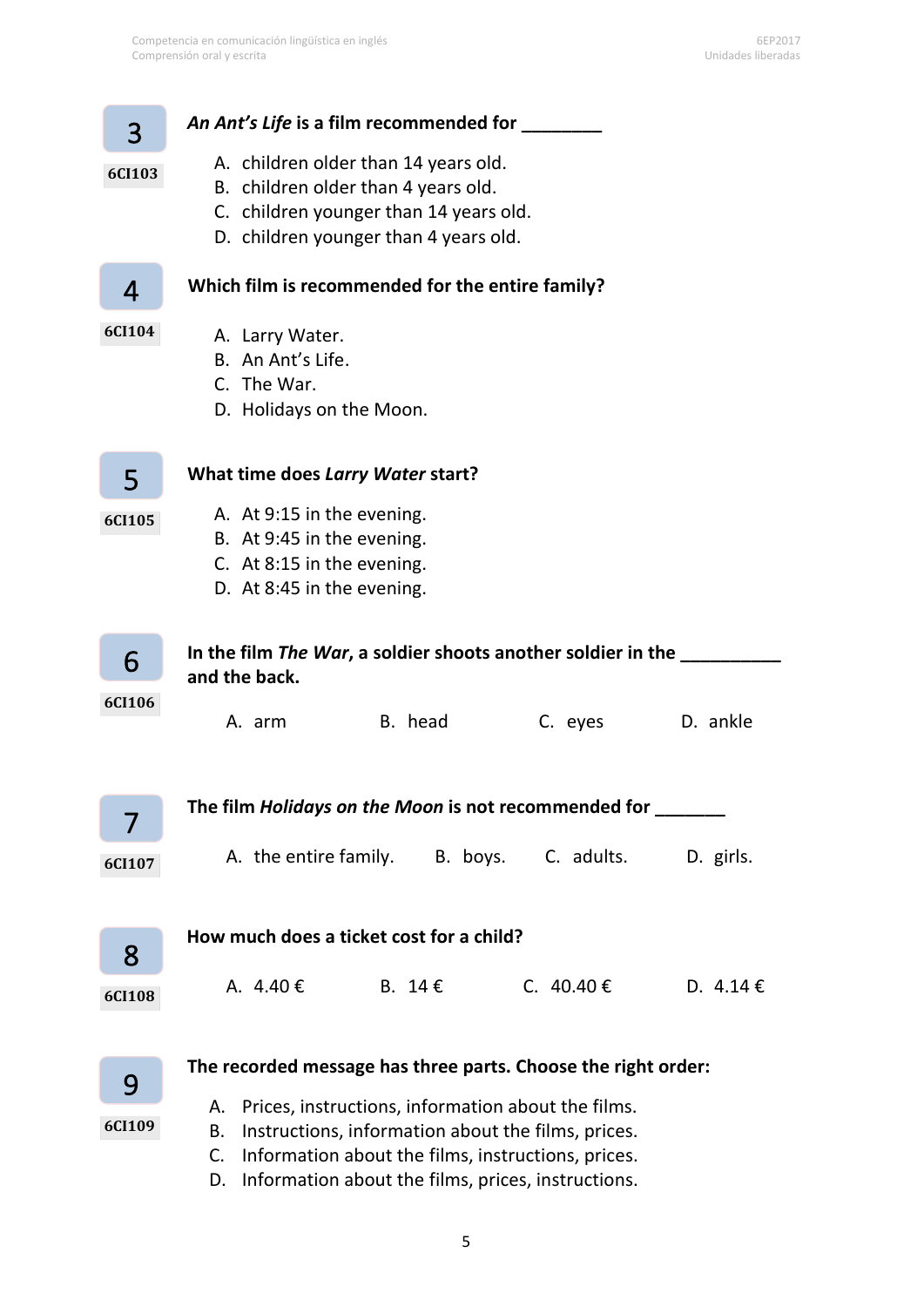#### **ALICE IN WONDERLAND**

**This is the beginning of the book** *Alice in Wonderland***. Read it carefully and answer the questions.**

Alice was very tired of sitting by her sister with nothing to do. Once or twice, she looked at the book that her sister was reading: it had no pictures or conversations in it. Alice thought: "What is the use of a book without pictures or conversations?"

She felt very sleepy, because it was hot that day. She was thinking of going to pick daisies and make a chain with them, when suddenly a white rabbit with pink eyes ran near her.

There was nothing special in that. Alice was not very surprised when she heard the Rabbit say: 'Oh dear! Oh dear! I'll be late!' Of course, this is not very normal, but it seemed natural to her at that time. However, when the Rabbit took a watch out of its pocket, looked at it, and started running again, Alice stood up with curiosity. She ran across the field after it, just in time to see it going down a hole in the ground.



Without thinking very much about it, she followed the Rabbit and went down the hole too. Down, down, down she fell, into the deep, dark hole. She looked down but she couldn't see the bottom of it.

All around her there were a lot of bookshelves and cupboards. There were also some pictures and maps on the walls. She saw some jars on the shelves. She picked one up and read the label: "orange marmalade". She opened it but it was empty. 'What a pity!' she thought, and she put it in one of the cupboards as she fell past it. Down, down, down. […] Suddenly, THUMP! She landed on some leaves at the bottom of the hole.

*Adapted from Alice in Wonderland, by Lewis Carroll*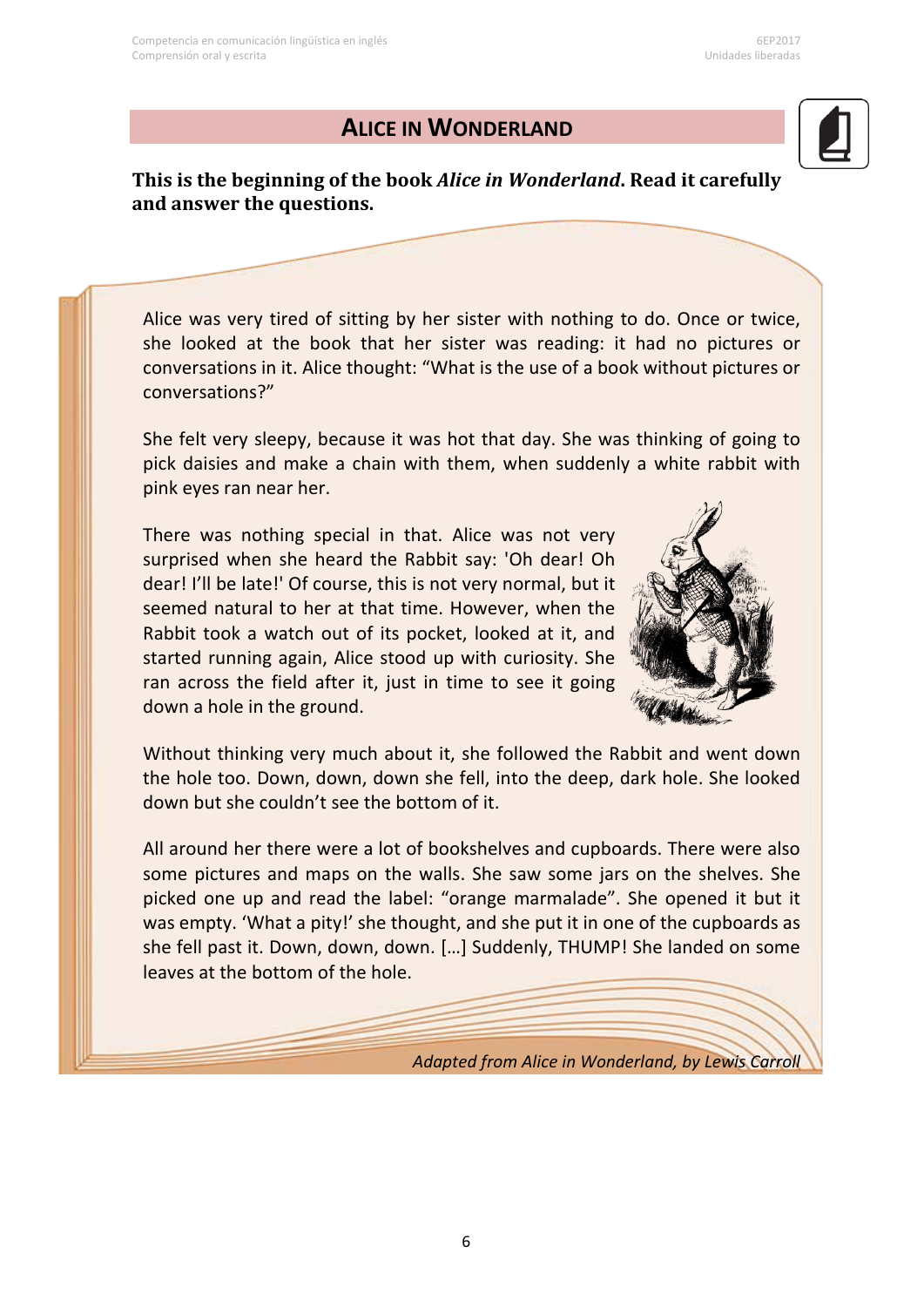#### **Just at the beginning, Alice was…**

#### **6CI130**

10

- A. very angry. B. very bored.
- C. very busy.
- D. very surprised.

## 11

#### **Did Alice like the book that her sister was reading?**

**6CI131** 

- A. Yes, because it had a lot of pictures and conversations.
- B. Yes, because it was very useful and entertaining.
- C. No, because it had no pictures or conversations.
- D. No, because the story in the book was not entertaining.

## 12

**6CI132** 

#### **Why was Alice very surprised?**

- A. Because she saw a white rabbit with pink eyes.
- B. Because the Rabbit was picking daisies.
- C. Because the Rabbit took a watch out of its pocket.
- D. She wasn´t surprised. Everything seemed natural to her

#### **Which character speaks aloud in the story?** 13

- A. Alice.
- B. The Rabbit.
- C. Alice's sister.
- D. Lewis Carroll.

## 14

**6CI133** 

#### **Which of these statements are true and which are false? Mark with an X**

#### **6CI135**

|                                         | <b>True</b> | False |
|-----------------------------------------|-------------|-------|
| The Rabbit was in a hurry               |             |       |
| The Rabbit lost a watch                 |             |       |
| Alice and the Rabbit had a conversation |             |       |
| The Rabbit went down a hole             |             |       |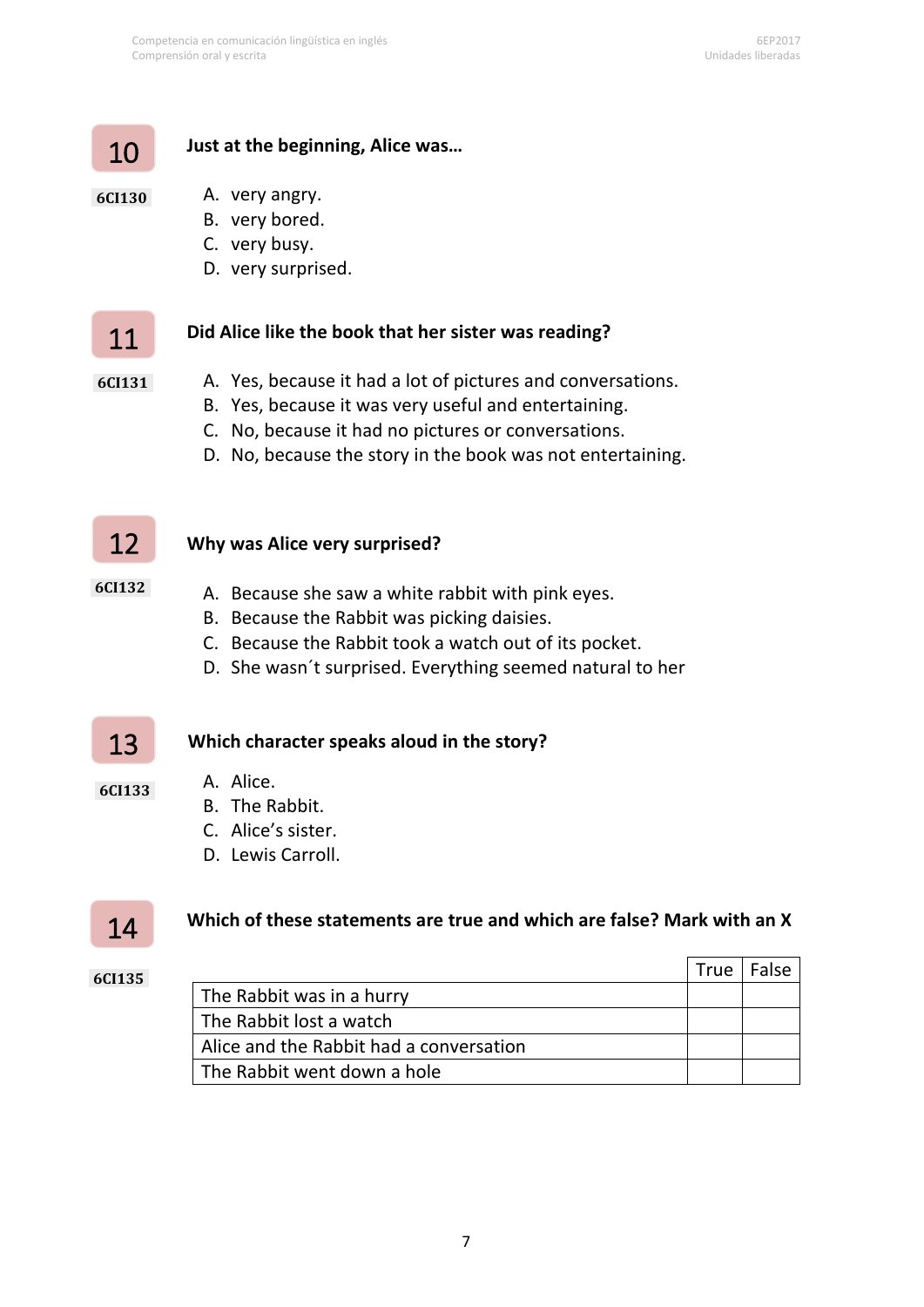#### **What was Alice doing when she saw the Rabbit?**

#### **6CI136**

15

- A. She was picking daisies.
- B. She was making a daisy chain.
- C. She was just thinking.
- D. She was running.

## 16

#### **Why did Alice go down the hole?**

- **6CI137**
- A. Because she followed the Rabbit.
- B. Because she didn't see the hole and she fell.
- C. Because she wanted to go to Wonderland.
- D. Because she thought about it very carefully.



#### **What happens at the end of the text?**

- **6CI138**
- A. The Rabbit invites Alice to have meal.
- B. Alice stops falling for a rest and takes a toast with marmalade.
- C. Alice falls very quickly and gets hurt.
- D. Alice lands on the floor, over some leaves, and doesn´t get hurt.

#### **What is the main idea of the text? Choose the best sentence to summarize it:**

#### **6CI139**

18

- A. Alice and her sister are having a very good time in the country.
- B. Alice meets a strange rabbit and follows him down a very deep hole.
- C. Alice´s sister is reading an adventure book about a white rabbit with pink eyes.
- D. A white rabbit with pink eyes tells Alicia a very interesting story.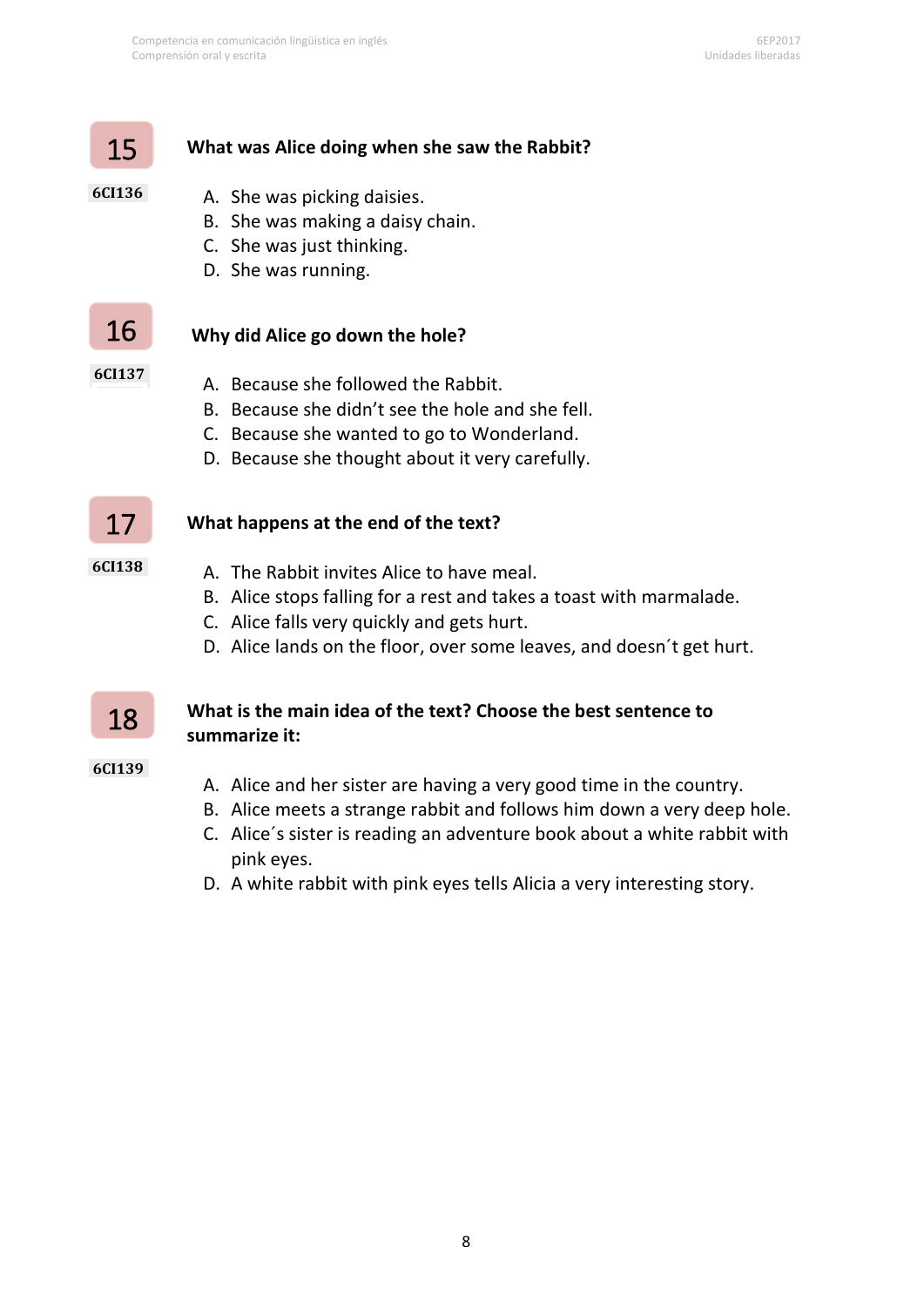# Pasa a la página siguiente

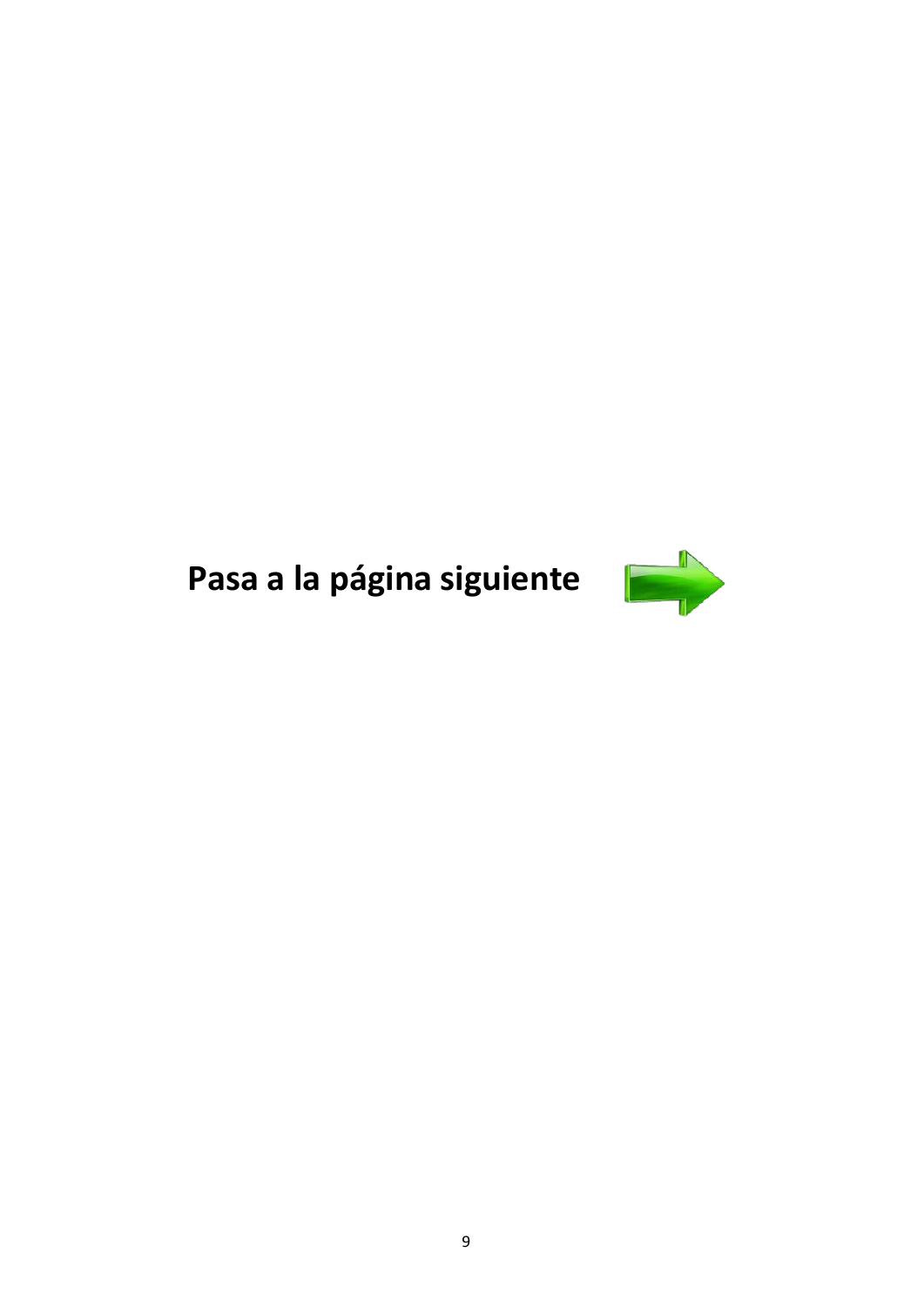### **TEXT MESSAGES**

#### **Read the text carefully and answer the questions**

Carla has a friend in the United Kingdom, John. They are communicating through text messages, using their mobile phones.

**The t Carla** Hi John! I'm fine, thank you. What has happened? **John** Hi Carla! How are you? I've got great news to tell you. **John** We've moved to another city! So I've started going to a new school, and it's great! **Carla** Oh! What is your school like? **Carla** And what about the playground? **John** At first, when I arrived, I was scared, because the building was very old and it looked like a haunted castle . But, inside, it's more beautiful and friendly: the walls are painted in light green and there are many posters and pictures made by students. **John** It isn't very big, but we have space to play football and basketball. And… you won't believe it: there are trees and grass, and we can see birds and insects! I think this is the best thing about this school.  $\Box$ **John** There is a very big gym, a laboratory, a computer room and a library with a lot of adventure books.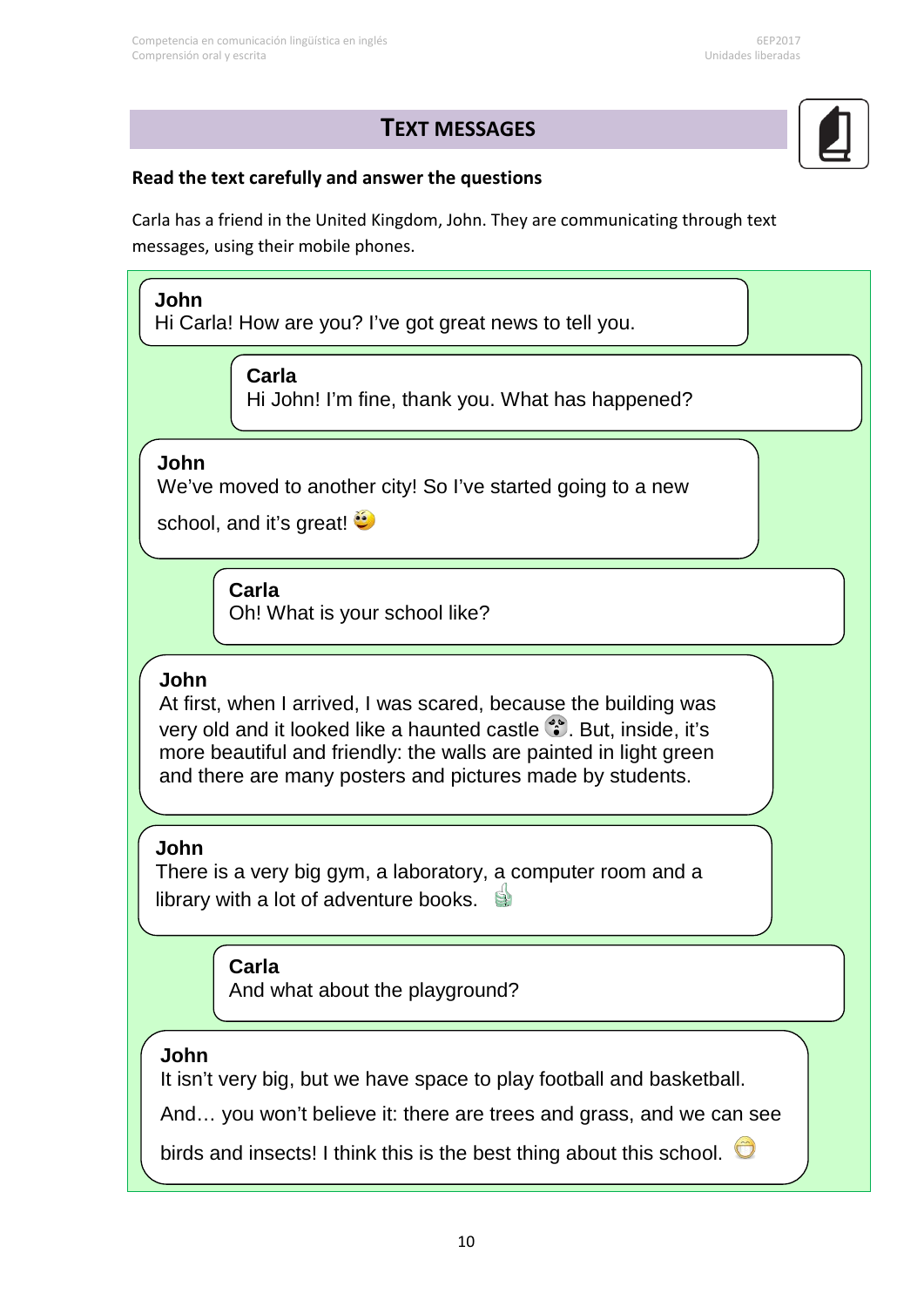#### **The text is …** 19

#### A. a narration. **6CI117**

- B. a comic.
- C. a conversation.
- D. a fairy tale.

## 20

#### **What is the conversation about?**

- A. Carla's new school **6CI118** 
	- B. John's new school.
	- C. Carla's new city.
	- D. John's new friends.

#### **John's messages contain…** 21

- A. an adventure story.
- B. an explanation about school subjects. **6CI119** 
	- C. a description of a school.
	- D. part of John's diary.

#### **Which words are used to say that something is very strange or unusual?** 22

- A. You won't believe it. **6CI120** 
	- B. I think this is the best thing.
	- C. I was scared.
	- D. What has happened?

#### **Which of these statements are true and which are false? Mark with an X** 23

| 6CI121 |                                                            | True | False |
|--------|------------------------------------------------------------|------|-------|
|        | John was scared when he first saw the school               |      |       |
|        | John found ghosts inside the school                        |      |       |
|        | The building was very old and looked like a haunted castle |      |       |
|        | The walls were painted in a very dark colour               |      |       |

#### 24

Ï

#### **How does John feel about his new school now?**

**6CI122** 

- A. He's nervous: his new school is dark and scary.
- B. He's happy: he thinks his new school is great.
- C. He's sad: he doesn't like the new school at all.
- D. He's bored: there's nothing interesting at his new school.